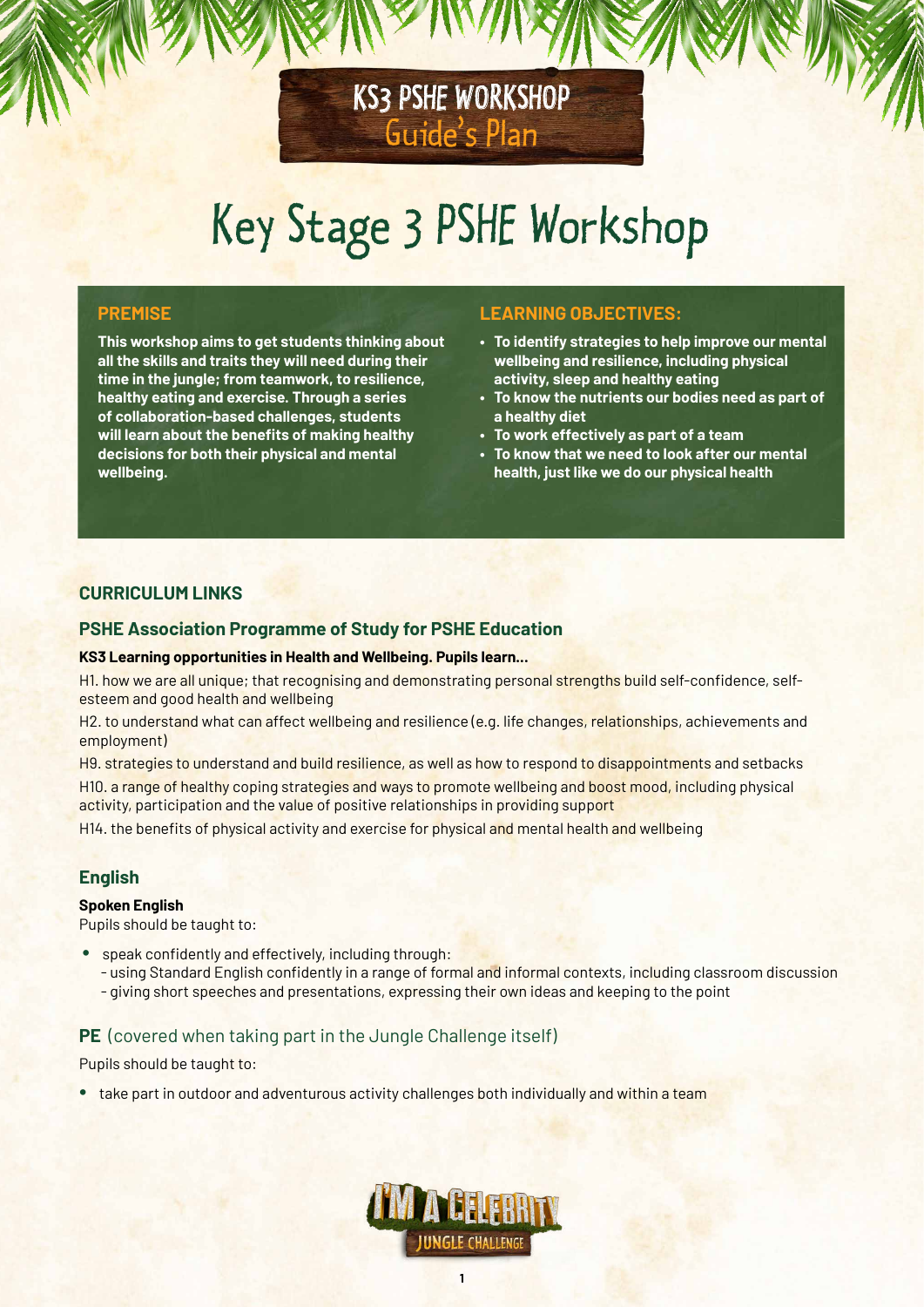# KS3 PSHE WORKSHOP Guide's Plan

# **KEY SKILLS:**

- Collaboration
- **Communication**
- Problem-solving
	- **Reasoning**

• Creativity

# **RESOURCES/PREPARATION:**

- Australian hats for each student
- Clock visible for students to help with timings
- Screen and PowerPoint to prompt guide if needed
- Four tables, each clearly numbered plus one desk at front for the guide
- Four clipboards and pencils (with rubbers)

• Tables:

**Table 1:** Cover the table with huge jungle leaves, making a big bush, with figures and information cards hidden amongst them. Information cards on what constitutes a healthy diet will also be placed around the table.

**Table 2:** a piece of A4 paper per student, seven pairs of scissors. Provide a box underneath the table to collect students' attempts in. **Table 3:** Seven Information Cards, 17 sticks (15 the same size, two slightly longer)

**Table 4:** Selection of fictitious letters in envelopes, old postbag to keep them in, toy snakes etc to put inside the bag for effect.

**Note:** Encourage helping adults to stand at a table each to help support the students and keep pace, as well as to put everything back in place before the next group arrives.

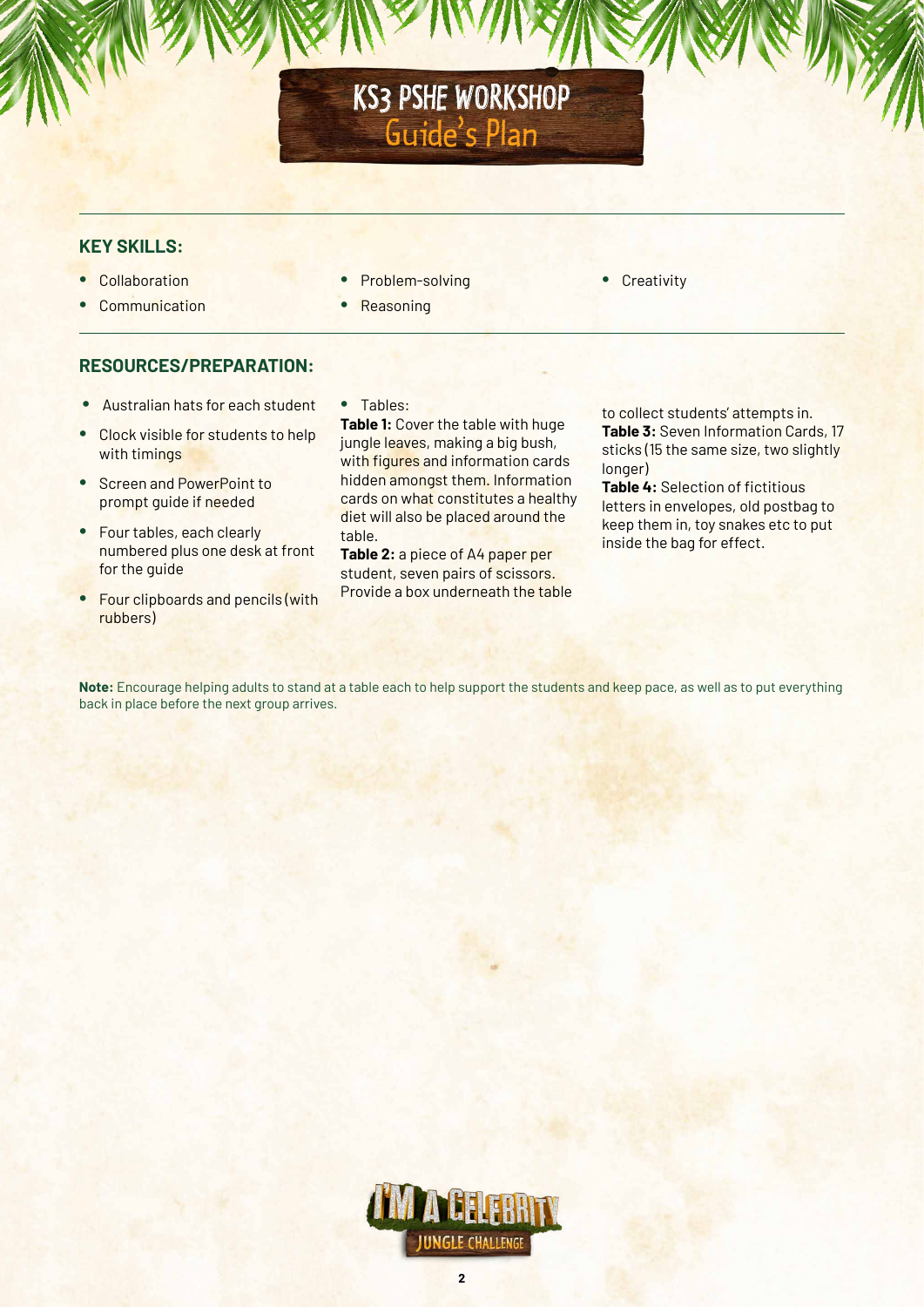# KS3 PSHE WORKSHOP Guide's Plan

| <b>TIMINGS</b>                                                                | <b>ACTIVITIES</b>                                                                                                                                                                                                                                                                                                                                                                                                                                                                                                                                                                                                                                                                                                                                                                                                                                                                                                                                                                                                                                                                                                                                                                                                                         |
|-------------------------------------------------------------------------------|-------------------------------------------------------------------------------------------------------------------------------------------------------------------------------------------------------------------------------------------------------------------------------------------------------------------------------------------------------------------------------------------------------------------------------------------------------------------------------------------------------------------------------------------------------------------------------------------------------------------------------------------------------------------------------------------------------------------------------------------------------------------------------------------------------------------------------------------------------------------------------------------------------------------------------------------------------------------------------------------------------------------------------------------------------------------------------------------------------------------------------------------------------------------------------------------------------------------------------------------|
| <b>Starter</b><br>(5 minutes)<br><b>Briefing Room</b>                         | 1. Put an Australian hat on each student and welcome the 'Celebrities' into the<br>jungle! Ask them questions about their helicopter drop into the jungle, how<br>they are finding the bugs or any other questions to help get them into their<br>'Celebrity' roles!<br>2. Explain that, as always seems to happen when you're stranded in the jungle,<br>we have hit a number of problems - the students will be working in teams to<br>come up with solutions to each scenario they come across. They will have<br>a short amount of time (8-10 minutes) to read the scenario and solve the<br>problems to the best of their abilities - get them excited and enthused about<br>the challenges ahead.<br>3. With the teacher's help, split the students into four mixed ability groups. Give<br>each team a clipboard and pencil to jot down any notes. Send each group to a<br>table and ask them not to touch anything yet.                                                                                                                                                                                                                                                                                                           |
| <b>Main Activity</b><br>$\overline{(45 \text{ minutes})}$<br><b>Classroom</b> | 1. Explain that on your bell, the students will be moving to the next table until<br>they have completed all four challenges. Show them the clockwise movement<br>around the room.<br>2. Just like in the jungle, it is really important that they work together as a team<br>today. Spend a few moments discussing how best they will do this. Encourage<br>the students to share the skills they think they will need, such as:<br>. Listening carefully to each other - finding out what others think<br>• Valuing other people's opinions and ideas<br>• Communicating our own ideas concisely<br>• Making sure everyone is involved<br>• Supporting those who find something difficult<br>• Consensus making<br>3. Give students 8-10 minutes at each table before ringing the bell and helping<br>them move to the next table. Float around the groups, helping to guide them<br>and encourage collaboration as needed. If students have made anything, they<br>are to label it and place it in the box below the table, ready to show the group<br>at the end. Explain to the students that it doesn't matter if they do not read<br>everything on the tables before moving on - they are to just do what they can<br>in the time. |